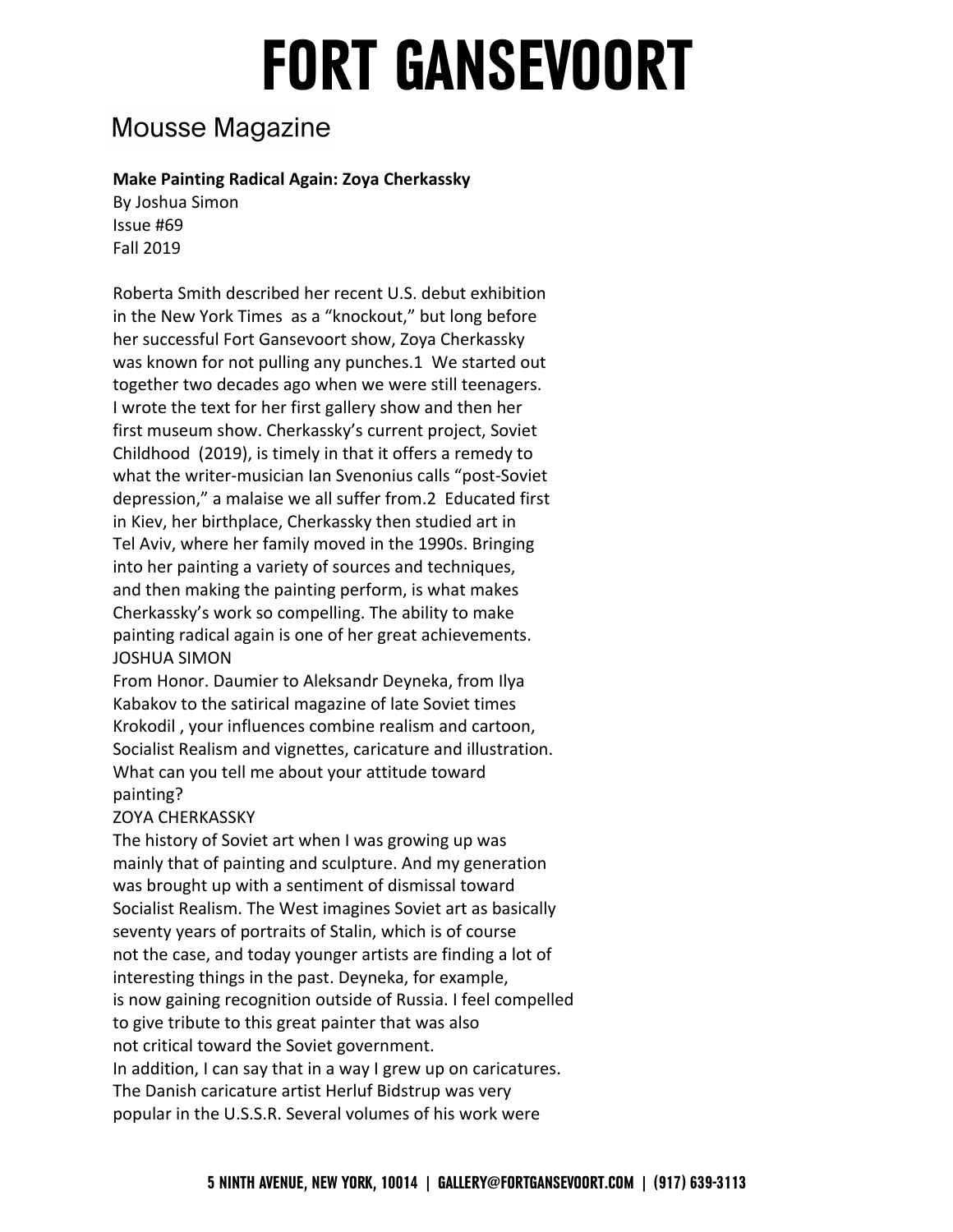available when I was young. You can feel the presence of caricatures in my work, and sometimes in order to insult my work, people say it looks like caricature, but for me this is far from an insult. I agree with Pablo Picasso's saying that any great portrait is also a caricature. Krokodil was my favorite magazine growing up. Especially its Ukrainian version, Peretz , meaning "pepper" in Ukrainian. I really liked the caricatures of everyday life, like someone stealing from the factory. It was more topical than political. Both Krokodil and Peretz expressed a kind of criticism toward the youth of today for following Western degenerate fashion and music trends.

#### JS

 In 2005, together with Natalia Zourabova, Asya Lukin, Anna Lukashevsky, and Olga Kundina, you formed New Barbizon, an all-female group of painters who were born and raised in the Soviet Union. While the paintings were made in open air and done from observation, the group was posting them online, like reports on places and people you saw and met.

#### ZC

 Early modern painting like Henri Matisse had a great influence on Russian art of the same time. In the West this resulted in a tendency toward abstraction, but in the U.S.S.R. it became this kind of realism with painterly qualities— realism that is not competing with photography. New Barbizon came from this tradition as much as from collective work, which is of course a socialist way of working. It requires a release of intellectual property, if you will, as we might make variations on each other's work.

 In the U.S.S.R., members of the artists' associations could document the great moments in the life of the nation, like the building of a dam. We wanted to do the same, to document the construction of the Tel Aviv underground metro system. But it was impossible under capitalism. Nevertheless, we were still able to work in a kibbutz or other places that invited us. As Ekaterina Degot describes it, while in Socialist Realism painting is supposed to show how reality should be, with us it is more good old realism, reacting to what we see. I am specifically interested in the social. For instance when I paint on the street, I pick up markers of the time and cultural significance.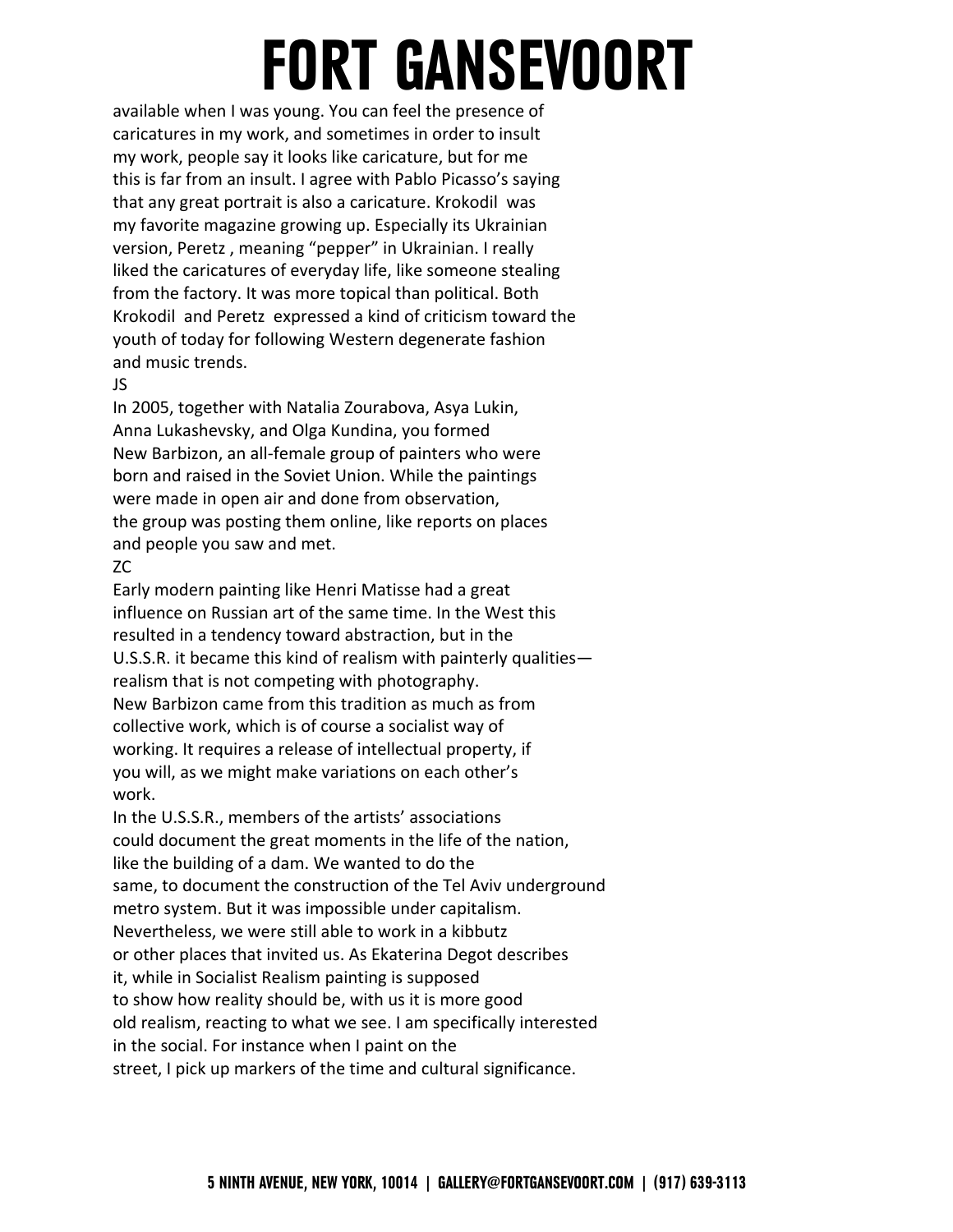#### JS

 There is a painterly pendulum to Soviet Childhood —it is full of sentiment and utterly rejects sentiment at the same time. A gesture of inseparable love and disdain. This kind of earnest parody, stiob , as it's called in Russian, comes from the late Soviet era. Do you see it in your own work? ZC

 In the late Soviet times, stiob was ironic, ridiculing Soviet aesthetics with all its empty slogans. Anyone who was a little bit reflective, like Sots Art, shared this sentiment. But this is a postmodern gesture that I find myself moving away from. For me, it is less about irony and more about humor and satire. Irony is indirect, unlike satire. I try to be less distant and more direct.

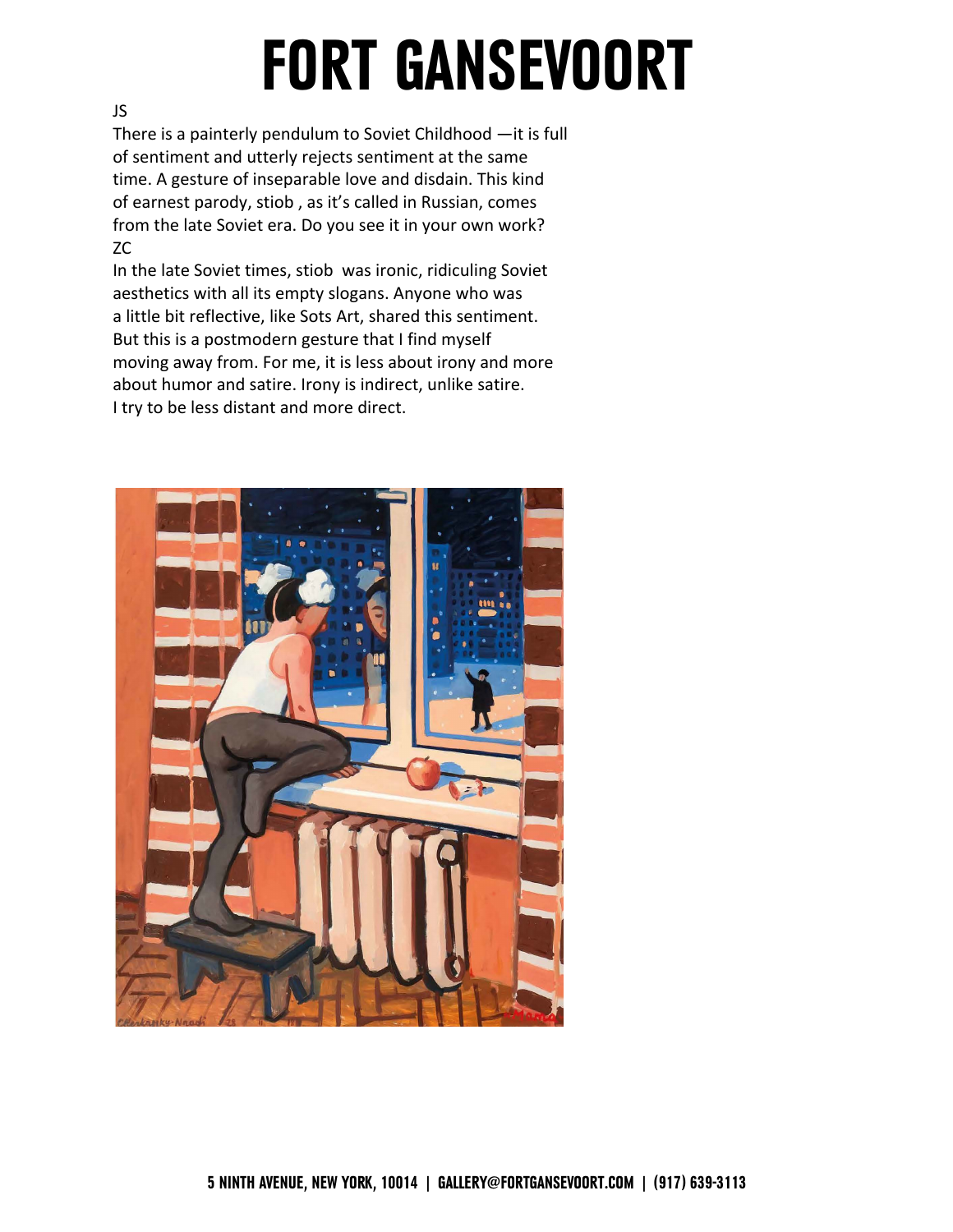